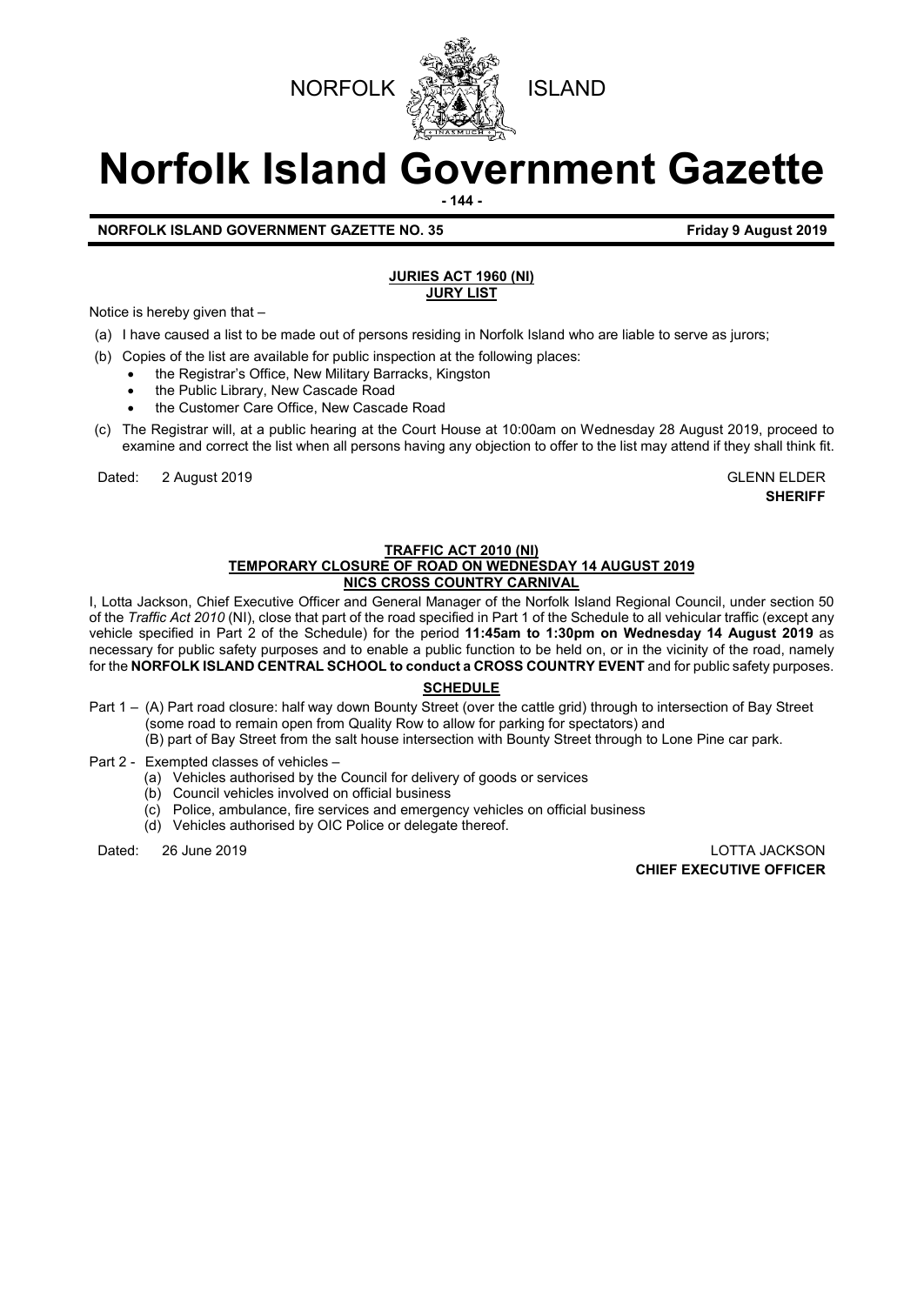#### **TRAFFIC ACT 2010(NI) TEMPORARY CLOSURE OF ROAD FOR ROAD WORKS CULVERTS 5 TO 8 – HARPERS ROAD TO CASCADE ROAD, CASCADE**

I, Phillip Wilson, Acting General Manager of Norfolk Island Regional Council, under section 50 of the *Traffic Act 2010* (NI), **close** that part or parts of the road specified in Part 1 of the Schedule to all vehicular traffic (except any vehicle specified in Part 2 of the Schedule) for and during the period **6.00 am to 4.00 pm on and from Monday 30 July 2019 to 30 August 2019** as necessary for public safety purposes and as I am of the opinion it is necessary or desirable to do so in order to carry out repairs or maintenance of the road or other necessary work.

#### **SCHEDULE**

**Part 1** – Part road closure: That part of the road from Harpers Road, Norfolk Island along Cascade Road to approximately 70 metres past the intersection of Cascade Road and Youngs Road relevant to works on Culverts 5, 6, 7 and 8 shown on the attached plan and maps with the start and end of the road works site to be as officially signposted by the Council or as directed by Council workers at the works site or as directed by police from time to time during the period which from time to time may be a closure of all of the road or a closure of only a part of the road or a closure of one or more carriageways of the road, as needed for the road works.

**Part 2** - Exempted classes of vehicles –

- (e) Vehicles and plant authorised by the General Manager of the Norfolk Island Regional Council or delegate thereof for delivery of goods or services
- (f) Council vehicles and plant involved on official business
- (g) Police, ambulance, fire services and emergency vehicles on official business
- (h) Vehicles authorised by OIC Police or delegate thereof



Dated: 23 July 2019 **PHILLIP WILSON ACTING CHIEF EXECUTIVE OFFICER AND GENERAL MANAGER**

#### **LAND TITLES ACT 1996 (NI) INTENTION TO REGISTER TITLE**

Notice is hereby given pursuant to section 141 of the *Land Titles Act 1996* (NI) that it is my intention to register title in respect of the land specified below:

| van.                   | Lot | ection | $\sim$ $\sim$<br>Portion | ocation                                      |
|------------------------|-----|--------|--------------------------|----------------------------------------------|
| <b>Hooker</b><br>dward | 42  |        | ЮC                       | -<br>Christian<br>Rd.<br>raim<br>7 I J<br>-~ |

A person may apply to the Administrative Review Tribunal for a review of my decision during the period of 30 days after the publication of this notice.

The proposed Certificate of Title in respect of the above lands may be inspected at the Office of the Registrar of Titles during normal working hours.

On registration of title of the above lands, the interests in the lands described in the Register are indefeasible as against any unregistered interest (other than interests recorded in a Registrar's minute in relation to the land).

Dated: 2 August 2019 **ALLEN BATAILLE REGISTRAR OF TITLES**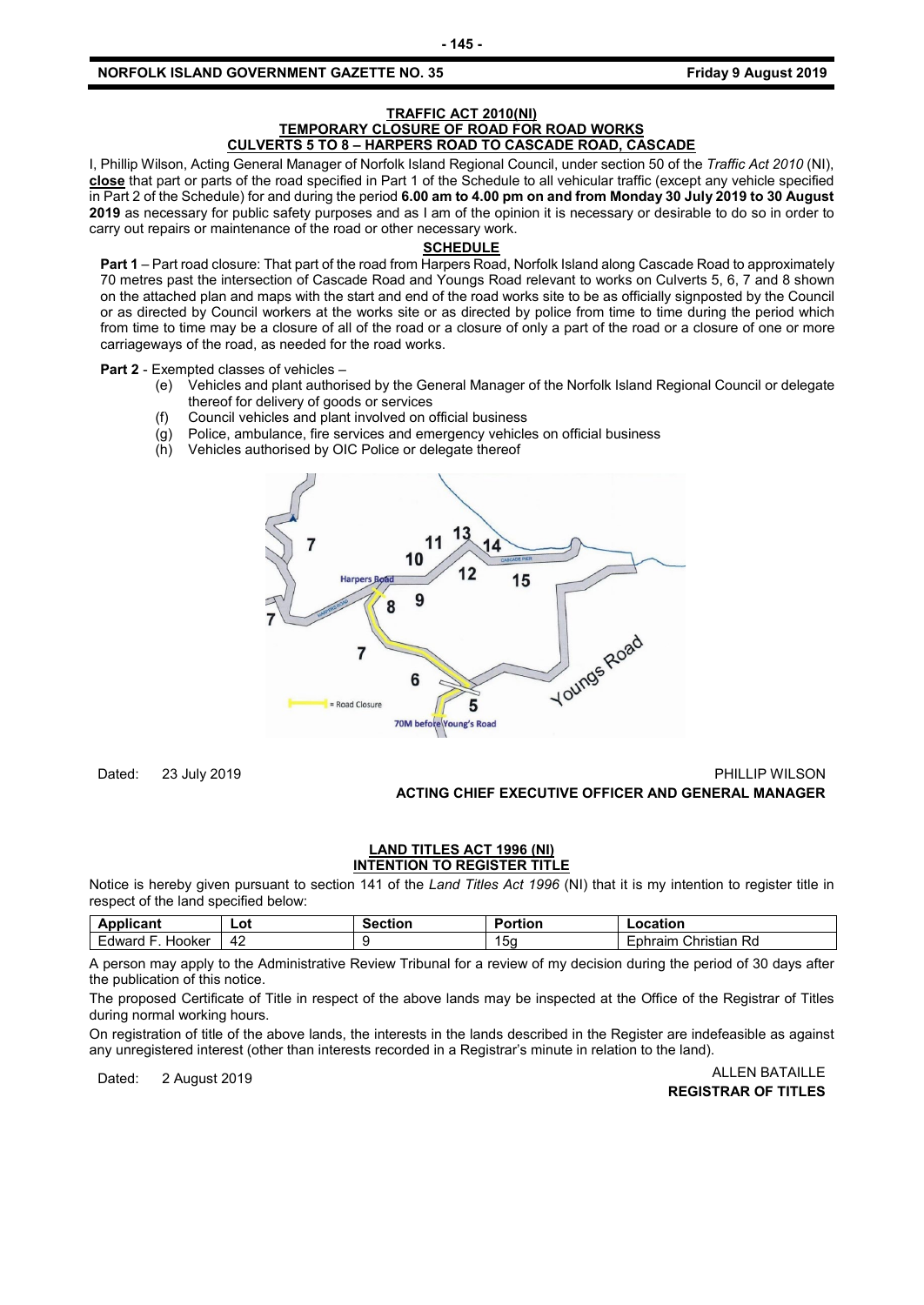#### **COURT OF PETTY SESSIONS**

The next sitting of the Court of Petty Sessions is set down for Tuesday 13 August 2019 at 9:00am in the Court House, Kingston.

# Dated: 25 June 2019 ALLEN BATAILLE **CLERK OF THE COURT OF PETTY SESSIONS**

# **PLANNING ACT 2002 (NI) – SECTION 48 NOTICE**

The following Development Application for permissible (with consent) use or development of land has been determined under the *Planning Act 2002* (NI).

| <b>DA Number</b> | Applicant              | Location         | <b>Proposed Use and/or</b><br><b>Development</b> | <b>Decision</b>      |
|------------------|------------------------|------------------|--------------------------------------------------|----------------------|
| DA 8/2019        | T L Watts & S J Watts, | Por: 38b22, 108b | Resort:                                          | Approved, subject to |
|                  | PO Box 957.            | Tavlors Road     | Internal Alterations and                         | conditions.          |
|                  | NORFOLK ISLAND         | NORFOLK ISLAND   | Additions                                        | 6 August 2019        |

#### **Public Inspection**

The Notice of Decision and accompanying documents may be inspected, free of charge, during business hours at the Planning Office of the Norfolk Island Regional Council, New Military Barracks, Kingston.

#### **Reviewable Decisions**

Decisions made in relation to development applications are reviewable decisions within the meaning of subsection 78(1) of the *Planning Act 2002* (NI). The applicant or any person who made a written public submission about the development application has the right to apply to the Administrative Review Tribunal or the Administrative Appeals Tribunal for review of a decision on a development application. An application for a review must be lodged within 28 days of the date the decision was given.

#### Dated: 7 August 2019 **JODIE BROWN SENIOR STRATEGIC PLANNER**

#### **PROVISION OF SATELLITE BANDWIDTH SERVICES EXPRESSIONS OF INTEREST 16/19**

The Norfolk Island Regional Council is seeking **Expressions of Interest** from organisations that are suitably qualified in providing commercial satellite bandwidth in the Pacific Region for use on Norfolk Island for Norfolk Telecom. Please refer to Tenderlink (link below) for full details and to download the EOI documents.

Please note the following when responding:

| EOI to be marked:   | NIRC Satellite Bandwidth Services EOI 16/19                                                                                      |
|---------------------|----------------------------------------------------------------------------------------------------------------------------------|
| Closing date:       | Monday 12 August 2019 at 4:00pm UTC + 11:00                                                                                      |
| <b>Submissions:</b> | Submissions must be submitted electronically to the Electronic EOI box at<br>www.tenderlink.com/norfolk before the deadline.     |
| <b>Enguiries:</b>   | All enquiries relating to the EOI must be submitted in writing on the FORUM at<br>www.tenderlink.com/norfolk via the EOI notice. |

Dated: 17 July 2019 LOTTA JACKSON

**GENERAL MANAGER**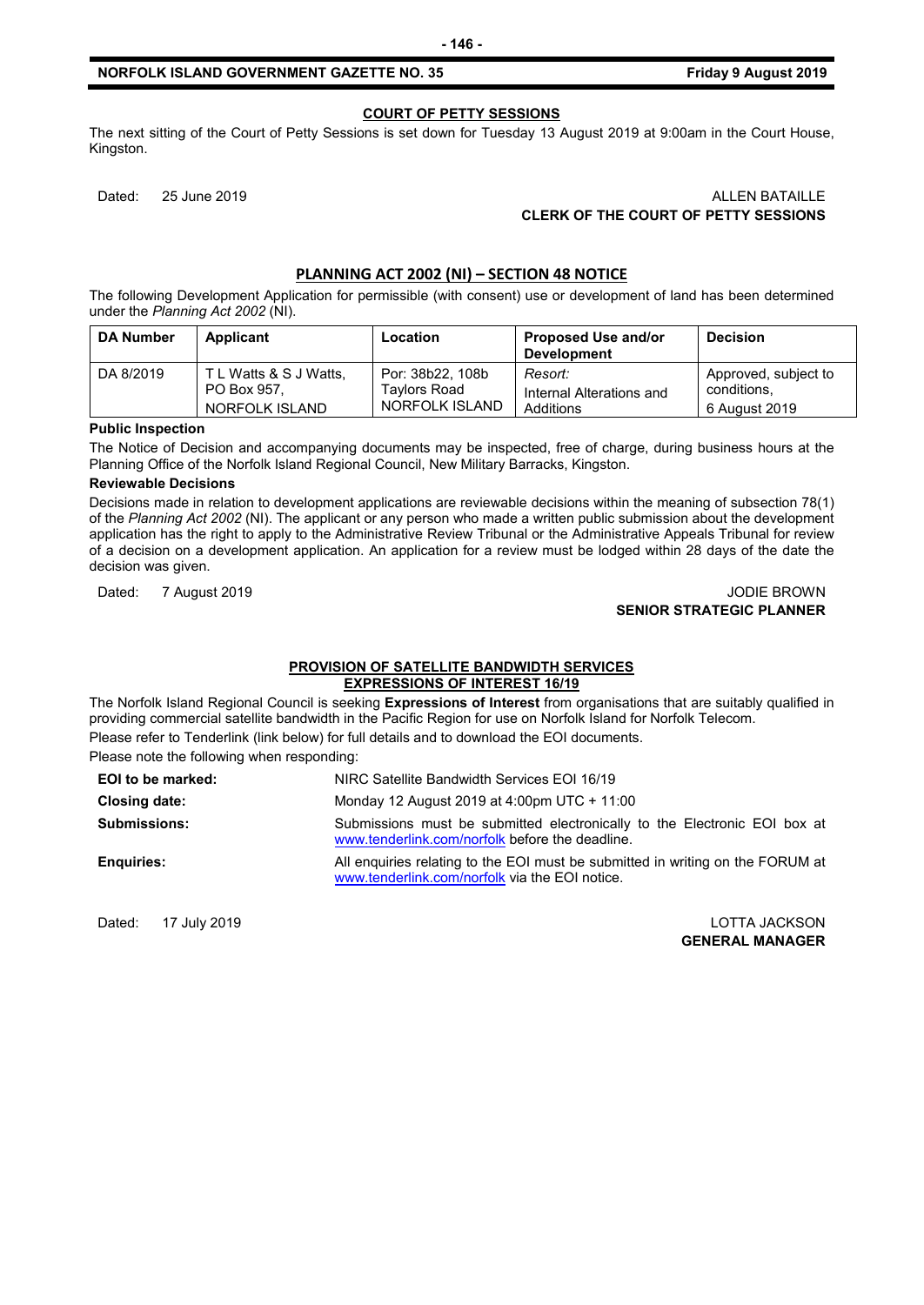#### **SUPPLY AND INSTALL GENERATOR AND BATTERIES REQUEST FOR TENDER 17/19 (SPT701920NIRC)**

Regional Procurement is calling a Single Source tender on behalf of the Norfolk Island Regional Council and Norfolk Electricity.

**1. PURPOSE**: A Design and Construct Contract for the replacement of Generator no. 5 and supply and Installation of a new Battery Energy Storage System at the Norfolk Island Powerhouse.

It is envisaged that the successful tenderer will commence this engagement on or about 18 October 2019, subject to Council approval.

**2. INVITATION**: Tender responses are to be submitted to Regional Procurement by the deadline, 10:00am (Sydney time), Tuesday, 10th September 2019. (Submissions shall be via the Electronic Tender Box via TenderLink – see the link below.)

**3. MANDATORY PRESENTATIONS**: Tenderers are advised that a shortlist of up to three (3) tenderers will be required to attend a mandatory meeting to deliver a short (20-minute) presentation to the Evaluation Panel on their respective submissions.

| DATE:         | Saturday 28 September 2019.                                   |  |
|---------------|---------------------------------------------------------------|--|
| TIME:         | Commencing at 10:00am.                                        |  |
| <b>VENUE:</b> | The Governor's Lodge, Queen Elizabeth Avenue, Norfolk Island. |  |

Shortlisted tenderers will be contacted on or about 17 September 2019.

All presentation meeting costs associated with transport, accommodation or otherwise are to be borne by the tenderer. Shortlisted tenderers are encouraged to book flights and confirm visa requirements ASAP due to the limited number of flights in and out of Norfolk Island.

Failure to have a bona-fide company representative at this meeting WILL render your company ineligible to tender.

Tenderers are to note the requirements of the documents contained in the 'Information' zip folder.

A hard copy is required to be submitted to the Tender Box 59 Bonville Avenue Thornton 2322, as per the Invitation to Tender. Responsibility for lodgement of completed tender documents by the deadline lies solely with the Tenderer. Tender lodgement information is provided in the tender documents. Norfolk Island Regional Council and Norfolk Telecom are not bound to accept the lowest tender, or any tender submitted. All inquiries are to be lodged via the TenderLink (see link below).

**Closing date:** 10.00am AEST Tuesday 10 September 2019 **Information and submissions:** via Tenderlink [www.tenderlink.com/regionalprocurement](http://www.tenderlink.com/regionalprocurement)<br>Contact person: Peter Salafia +61 2 49784044, or Support Services +61 2 **Contact person:** Peter Salafia +61 2 49784044, or Support Services +61 2 4978 2046

Dated: 9 August 2019 **BRUCE TAYLOR** 

# **MANAGER GROUP SERVICES**

## **FREIGHT HANDLING LOGISTICS (SUPPLY OF SELF-PROPELLED BARGE) REQUEST FOR TENDER 15/19 (SPT781920NIRC)**

Regional Procurement, on behalf of the Norfolk Island Regional Council, is calling for the above Tender. Please refer to TenderLink for full details and to download the Tender documents for a non-refundable fee of \$50.00.

| <b>Closing date:</b>         | 10:00am, Tuesday 13 August 2019                                |  |
|------------------------------|----------------------------------------------------------------|--|
| Information and submissions: | via Tenderlink: www.tenderlink.com/regionalprocurement         |  |
| <b>Contact person:</b>       | For general enguiries ONLY – Mark Kentish on (02) 4978 4017 or |  |
|                              | Support Services on (02) 4978 4046.                            |  |

All tender related questions must be posted via the Tenderlink Forum associated with this notice.

Dated: 19 July 2019 **MURRAY THOMPSON MANAGER PLANNING AND ENVIRONMENT**

# **COMMUNITY GRANTS PROGRAM**

Applications are invited under the 2019-2020 round of the Community Strategic Plan Grant program offered by the Norfolk Island Regional Council. (Excludes the Tertiary Education Bursary which will open in January 2020).

**Application closing date:** 19 August 2019 at 4:00pm **Information and submissions:** [www.norfolkisland.gov.nf/council/grants-program](http://www.norfolkisland.gov.nf/council/grants-program)

Contact Officer - Anita French, Grants Officer, +6723 22001 Ext. 103 or [anita.french@nirc.gov.nf](mailto:anita.french@nirc.gov.nf)

Dated: 12 July 2019 LOTTA JACKSON

**GENERAL MANAGER**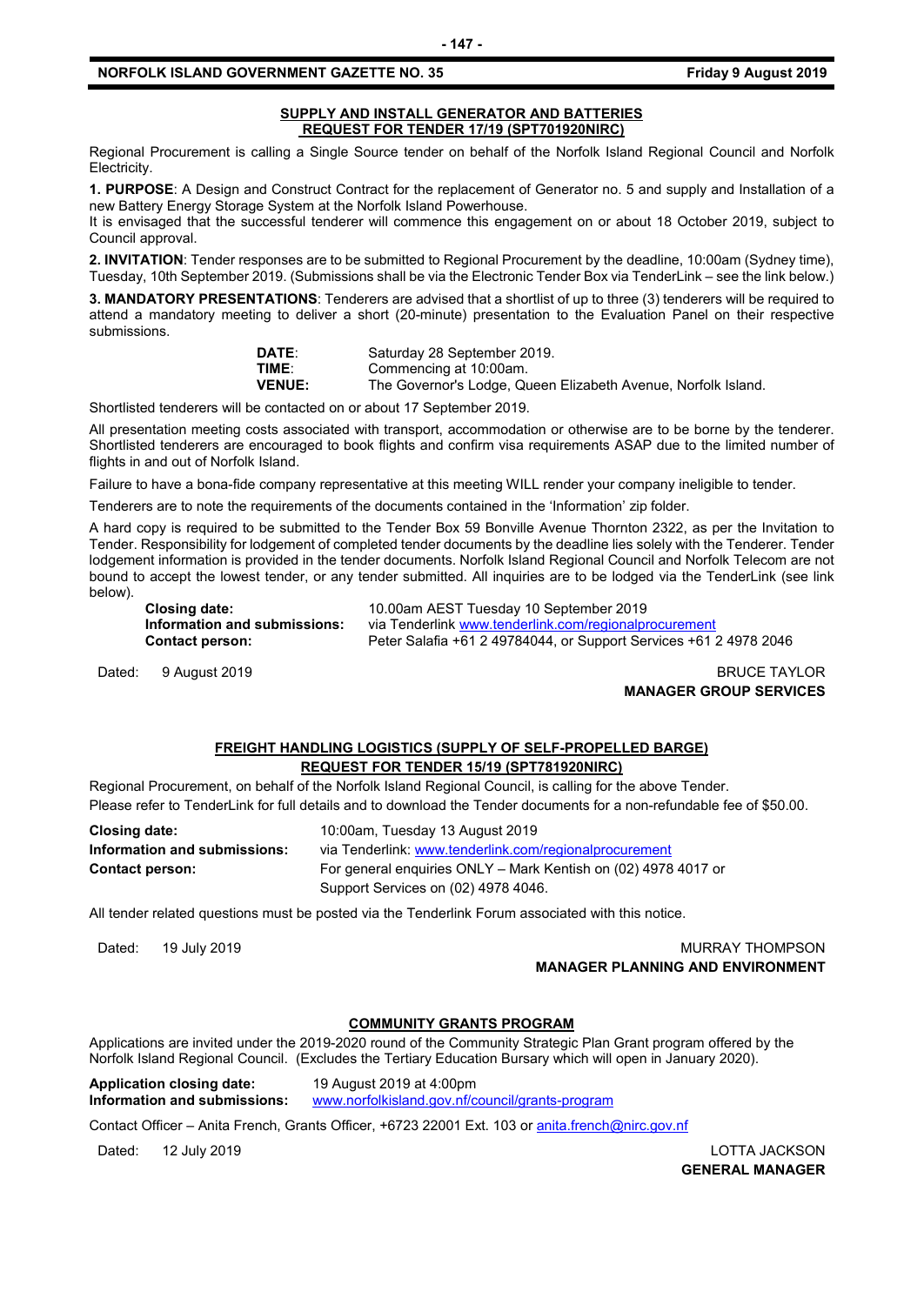#### **READVERTISED - FULL TIME POSITION VACANT**

Norfolk Island Regional Council is seeking applications from an enthusiastic, suitable person to join the Council team. The relevant Position Description listing the full set of key accountabilities and competencies are available from our website <http://www.norfolkisland.gov.nf/your-council/working-council>

#### **Job Number: NIRC201920-01 – New position (9 months contract (ending 30 June 2020) with potential for a further 12 months, pending funding)**

**Field Officer – Argentine Ant Eradication (1129) -** \$54,890.70 per annum

The purpose of this role is to lead the successful implementation of the Argentine Ant Eradication Program according to the Argentine Ant Eradication Strategy Norfolk Island and regular Work Plans developed by the CSIRO.

**Enquiry Contact Officer – James Castles - phone +6723 22609 or email [jim.castles@nirc.gov.nf](mailto:jim.castles@nirc.gov.nf)**

General enquiries may be made to Human Resources Office[, hr@nirc.gov.nf](mailto:hr@nirc.gov.nf) or phone Thomas Andresen on +6723 22001, extension 5.

9.5% superannuation, employer contributions only made if monthly wages exceed \$450 (before tax).

Appointments will be made on merit in compliance with the principles of Equal Employment Opportunity. If you are interested in the advertised position you will need to send a written application addressing the competencies and qualifications contained in the Position Description. Applications must also include a resumé/curriculum vitae and two recent work-related referees. Please note that if you do not fully address the competencies and qualifications criteria you may be excluded from being shortlisted for further progression in the recruitment process. Applications are to be lodged by **email** to [hr@nirc.gov.nf](mailto:hr@nirc.gov.nf) **no later than 9:00am, Monday, 26 August 2019.** 

#### Dated: 9 August 2019 BRUCE TAYLOR **ACTING GENERAL MANAGER**

#### **PART TIME POSITION VACANT**

Norfolk Island Regional Council is seeking applications from an enthusiastic, suitable person to join the Council team. The relevant Position Description listing the full set of key accountabilities and competencies are available from our website <http://www.norfolkisland.gov.nf/your-council/working-council>

**Job Number: NIRC201920-03 – (New position) (9 month contract (ending 30 June 2020) with potential for a further 12 months, pending funding)**

**Administrative Officer – KAVHA (1131) (22.5 hours per week) -** \$28,886.25 (pro rata) per annum

The main purpose of this role is to provide effective and efficient administrative support to the Team Leader KAVHA and to manage the up keep of records and reports related to KAVHA.

**Enquiry Contact Officer - James Quintal - phone +6723 53100 or email [james.quintal@nirc.gov.nf](mailto:james.quintal@nirc.gov.nf)**

General enquiries may be made to Human Resources Office[, hr@nirc.gov.nf](mailto:hr@nirc.gov.nf) or phone Thomas Andresen on +6723 22001, extension 5.

9.5% superannuation, employer contributions only made if monthly wages exceed \$450 (before tax).

Appointments will be made on merit in compliance with the principles of Equal Employment Opportunity (EEO). If you are interested in the advertised position you will need to send a written application addressing the competencies and qualifications contained in the Position Description. Applications must also include a resumé/curriculum vitae and two recent work-related referees. Please note that if you do not fully address the competencies and qualifications criteria you may be excluded from being shortlisted for further progression in the recruitment process. Applications are to be lodged by **email** to [hr@nirc.gov.nf](mailto:hr@nirc.gov.nf) **no later than 9:00am, Monday, 12 August 2019.** 

Dated: 26 July 2019 **PHILLIP WILSON ACTING GENERAL MANAGER**